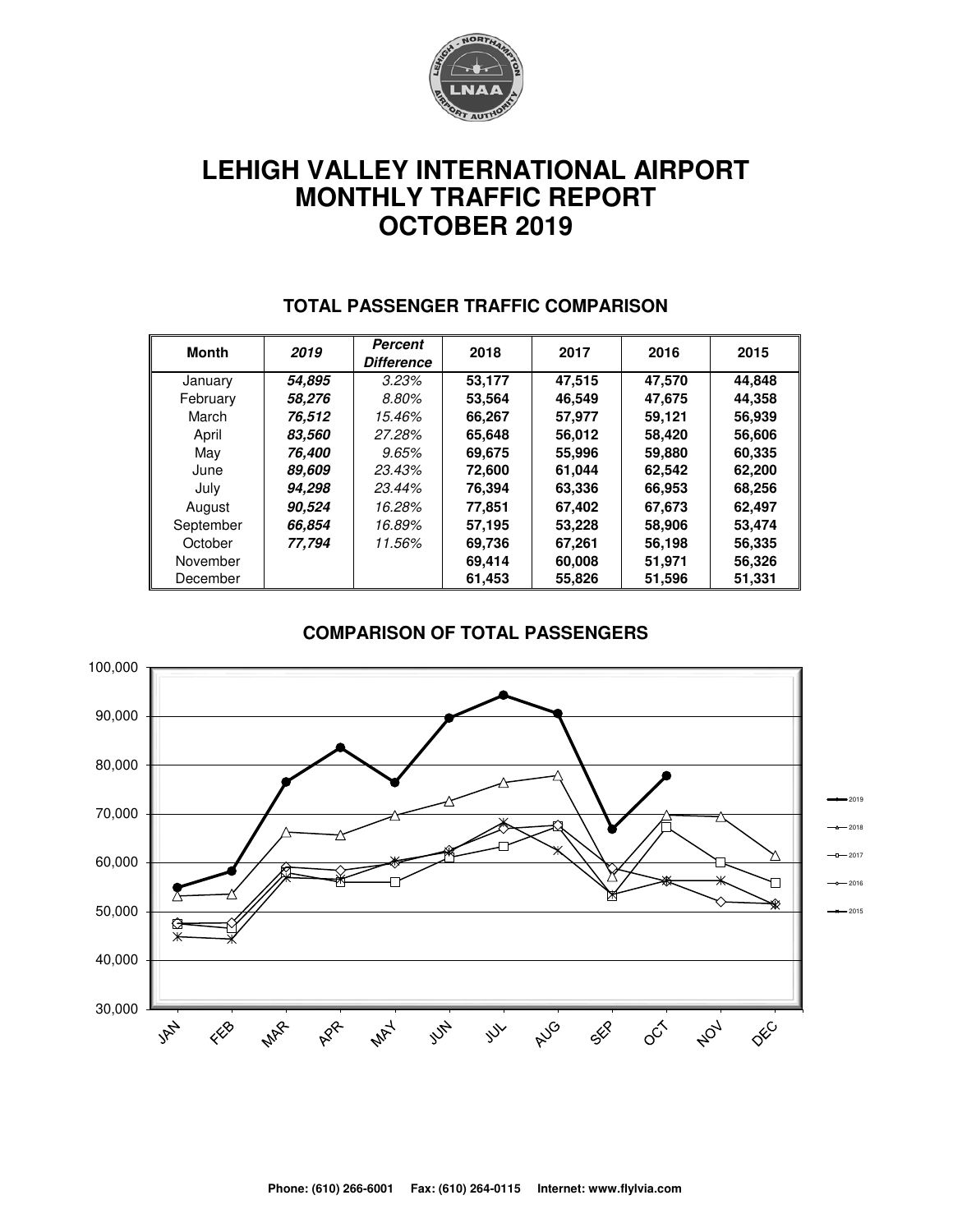#### **LEHIGH VALLEY INTERNATIONAL AIRPORT (ABE) MONTHLY TRAFFIC REPORT OCTOBER 2019**

|                                                      |                                      | <b>OCTOBER</b>                       |                                             |                                     |                                         | YEAR-TO-DATE                            |                                               |                                      |
|------------------------------------------------------|--------------------------------------|--------------------------------------|---------------------------------------------|-------------------------------------|-----------------------------------------|-----------------------------------------|-----------------------------------------------|--------------------------------------|
|                                                      | 2019                                 | 2018                                 | <b>Increase</b><br>(Decrease)               | Percent<br><b>Difference</b>        | 2019                                    | 2018                                    | <b>Increase</b><br>(Decrease)                 | Percent<br><b>Difference</b>         |
| <b>MAJOR AIRLINES:</b><br>Passengers                 |                                      |                                      |                                             |                                     |                                         |                                         |                                               |                                      |
| Enplaned                                             | 2,942<br>2,739                       | 2,898                                | 44                                          | 1.52%                               | 26,218                                  | 29,005                                  | (2,787)                                       | $-9.61%$                             |
| Deplaned<br>Sub-total                                | 5,681                                | 2,795<br>5,693                       | (56)<br>(12)                                | $-2.00%$<br>$-0.21%$                | 24,852<br>51,070                        | 27,447<br>56,452                        | (2,595)<br>(5,382)                            | $-9.45%$<br>$-9.53%$                 |
| <b>REGIONAL AIRLINES:</b><br>Passengers              |                                      |                                      |                                             |                                     |                                         |                                         |                                               |                                      |
| Enplaned                                             | 36,374                               | 32,231                               | 4,143                                       | 12.85%                              | 360,134                                 | 304,405                                 | 55,729                                        | 18.31%                               |
| Deplaned                                             | 35,739                               | 31,812                               | 3,927                                       | 12.34%                              | 357,518                                 | 301,250                                 | 56,268                                        | 18.68%                               |
| Sub-total                                            | 72,113                               | 64,043                               | 8,070                                       | 12.60%                              | 717,652                                 | 605,655                                 | 111,997                                       | 18.49%                               |
| <b>TOTAL PASSENGERS</b>                              | 77,794                               | 69,736                               | 8,058                                       | 11.56%                              | 768,722                                 | 662,107                                 | 106,615                                       | 16.10%                               |
| CARGO:<br>Enplaned<br>Deplaned<br><b>TOTAL CARGO</b> | 7,147,724<br>7.048.416<br>14,196,140 | 9,392,980<br>8,752,769<br>18,145,749 | (2, 245, 256)<br>(1,704,353)<br>(3,949,609) | $-23.90%$<br>$-19.47%$<br>$-21.77%$ | 78,287,908<br>67,409,121<br>145,697,029 | 87,570,433<br>83,997,316<br>171,567,749 | (9,282,525)<br>(16,588,195)<br>(25, 870, 720) | $-10.60\%$<br>$-19.75%$<br>$-15.08%$ |
| CUSTOMS:<br>Entries                                  | 17                                   | 21                                   | (4)                                         | $-19.05%$                           | 145                                     | 158                                     | (13)                                          | $-8.23%$                             |

### **MONTHLY AIRCRAFT ACTIVITY**

The FEDERAL AVIATION ADMINISTRATION AIR TRAFFIC CONTROL TOWER at LVIA recorded the following aircraft take-offs and landings for the month:

|                          | <b>OCTOBER</b> |       |                 |                   | <b>YEAR-TO-DATE</b> |        |                 |                   |  |  |
|--------------------------|----------------|-------|-----------------|-------------------|---------------------|--------|-----------------|-------------------|--|--|
|                          |                |       | <b>Increase</b> | <b>Percent</b>    |                     |        | <b>Increase</b> | Percent           |  |  |
|                          | 2019           | 2018  | (Decrease)      | <b>Difference</b> | 2019                | 2018   | (Decrease)      | <b>Difference</b> |  |  |
| <b>Major Airlines</b>    | .048           | 944   | 104             | 11.02%            | 9.465               | 8,793  | 672             | 7.64%             |  |  |
| <b>Regional Airlines</b> | 878            | 810   | 68              | $8.40\%$          | 8,269               | 7,333  | 936             | 12.76%            |  |  |
| <b>General Aviation</b>  | 2,401          | 2,569 | (168)           | $-6.54%$          | 24,080              | 21,476 | 2,604           | 12.13%I           |  |  |
| Military                 | 42             | 39    |                 | 7.69%             | 412                 | 485    | (73)            | $-15.05\%$        |  |  |
| Total Itinerant          | 4,369          | 4,362 |                 | 0.16%             | 42,226              | 38,087 | 4,139           | 10.87%            |  |  |
| <b>Total Local</b>       | 3,358          | 2,462 | 896             | 36.39%            | 31,731              | 24.379 | 7,352           | 30.16%            |  |  |
| <b>ITOTAL OPERATIONS</b> | 7,727          | 6,824 | 903             | 13.23%            | 73.957              | 62,466 | 11,491          | <b>18.40%</b>     |  |  |